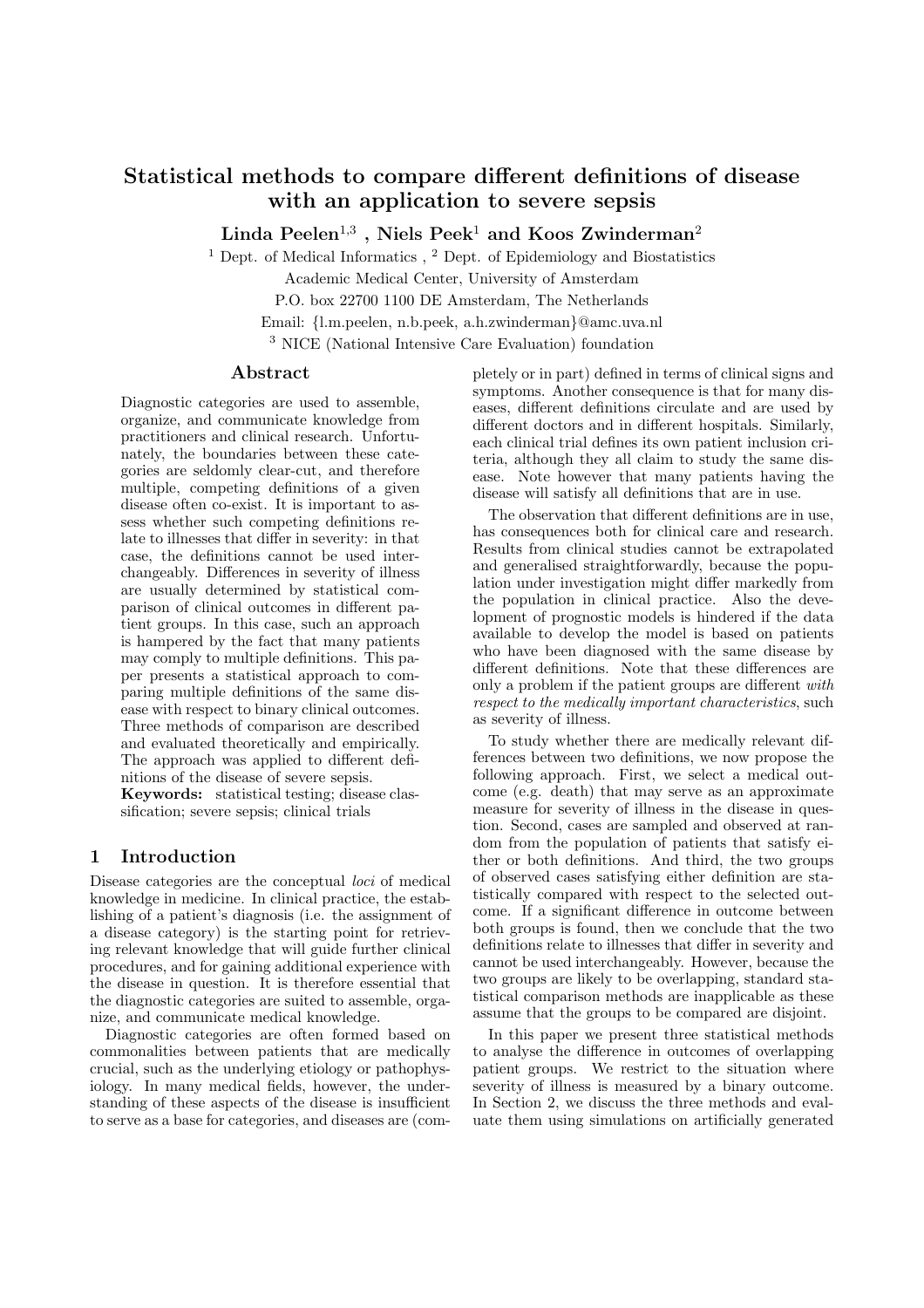data. Section 3 presents an application in the area of severe sepsis, a typical example of a disease for which different definitions are in use. The methods are applied to the dataset from the Dutch National Intensive Care Evaluation [5] to compare six definitions of this disease that have been used in clinical trials. We summarise the main results and discuss our findings in Section 4.

# 2 Statistical comparisons of nondisjoint subsets

In this section, we discuss three statistical methods to compare the characteristics of nondisjoint subsets of observations. To simplify the presentation, we will restrict to the case where two subsets are to be compared (see [6] for a generalisation of the methods to the situation where  $k$  competing definitions are involved,  $k > 2$ ). Furthermore, we assume that the comparison proceeds on a binomial outcome variable; in our study, the outcome of interest is death versus survival. We want to establish whether the mortality differs significantly between the subsets, using a given significance level  $\alpha$ ,  $0 < \alpha \ll 1$ .

Let  $S$  be a representative sample of i.i.d. observations from the population of interest. Let  $D_1 \subseteq S$  and  $D_2 \subseteq S$  be the subsets of observations that satisfy the two definitions in dataset S. For any subset of observations  $S' \subseteq S$ , let  $Y(S')$  be the associated binary vector of measurements that is used to compare the two definitions. Furthermore, let  $\pi_i$ ,  $i = 1, 2$ , be the parameter of interest in the population that is characparameter of interest in the population that is characterised by definition i, and let  $p_i = \sum Y(D_i)/|D_i|$  be its estimate in dataset S. Our null hypothesis is that  $\pi_1 = \pi_2$ , which is immediately accepted if  $p_1 = p_2$ , and requires further investigation otherwise.

#### 2.1 Parametric tests

The standard method to compare differences in binomial outcomes variables is to perform Pearson's  $\chi^2$  test [1]. Let  $n = |D_1 \cup D_2|$  be the total number of observations in both subsets and let tal number of observations in both subsets and let  $\bar{p} = \sum Y(D_1 \cup D_2)/|D_1 \cup D_2|$  be the mean observed outcome in the union of both subsets. Then,

$$
G = \frac{n-1}{n} \cdot \frac{(p_1 - p_2)^2}{SE_0^2} \tag{1}
$$

where

SE<sub>0</sub><sup>2</sup> = 
$$
\bar{p} \cdot (1 - \bar{p}) \cdot (\frac{1}{|D_1|} + \frac{1}{|D_2|})
$$
 (2)

has a  $\chi^2$  distribution with one degree of freedom if  $D_1 \cap D_2 = \emptyset$ . If there is overlap between both subsets though, then all observations in the intersection  $|D_1 \cap D_2|$  are used in the calculations of both  $p_1$  and  $p_2$ , and they are used *twice* in the calculation of the variance  $SE_0^2$ . In such cases we cannot trust that G really has a  $\chi^2(1)$  distribution.

A simple way to alleviate this problem is to randomly split  $S$  into two parts, apply one definition to one part and the other definition to the other and compute  $p_1$  and  $p_2$ . Now the estimates are based on independent observations and we are certain that G has the appropriate distribution. However, this method is suboptimal for two reasons. First, the standard error will be much larger because the estimates are based on smaller subsets of observations. Second, an 'unfortunate' random split may obscure the difference between  $\pi_1$  and  $\pi_2$ , and this further reduces the power of this method. If the differences between both definitions are subtle, or if the dataset is small, this method probably is not appropriate.

#### 2.2 Analytic solutions

A rather different approach avoids the  $\chi^2$ -test altogether by estimating the variances of the binomial parameters  $p_1$  and  $p_2$  from the data. We therefore distinguish three groups of patients: (a) patients that satisfy both definitions and are thus in  $|D_1 \cap D_2|$ ; (b) patients that satisfy only the first definition and are thus in  $|D_1 \setminus D_2|$ ; and (c) patients that satisfy only the second definition and thus are in  $|D_2 \setminus D_1|$ . Let  $\pi_a, \pi_b$ ,  $\pi_c$  be the associated population parameters, and let as before  $p_a$ ,  $p_b$ , and  $p_c$  be their estimates in dataset S, before  $p_a$ ,  $p_b$ , and  $p_c$  be their estimates in dataset 5,<br>e.g.  $p_a = \sum Y(D_1 \cap D_2)/|D_1 \cap D_2|$ . Furthermore, let  $\varphi_k$  be the prevalence of group  $k, k \in \{a, b, c\}$  and let  $f_k$  be its estimate. For instance,  $f_b = |D_1 \setminus D_2|/|S|$ .

 $\ddot{\phantom{a}}$ 

We now write

$$
p_1 - p_2 = p_a \cdot \frac{\varphi_a}{\varphi_a + \varphi_b} + p_b \cdot \frac{\varphi_b}{\varphi_a + \varphi_b}
$$

$$
- \left( p_a \cdot \frac{\varphi_a}{\varphi_a + \varphi_c} + p_c \cdot \frac{\varphi_c}{\varphi_a + \varphi_c} \right)
$$

$$
= p_a \cdot w_a + p_b \cdot w_b + p_c \cdot w_c, \qquad (3)
$$

where  $w_a = \frac{\varphi_a(\varphi_c - \varphi_b)}{(\varphi_a + \varphi_b)(\varphi_a + \varphi_b)}$  $\frac{\varphi_a(\varphi_c-\varphi_b)}{(\varphi_a+\varphi_b)(\varphi_a+\varphi_c)}, \quad w_b = \frac{\varphi_b}{\varphi_a+\varphi_b}, \quad \text{and}$  $w_c = \frac{-\varphi_c}{\varphi_a + \varphi_c}$ . If we assume that the  $\varphi$ 's are fixed and known, we have that

$$
\begin{array}{rcl}\n\text{var}(p_1 - p_2) & = & p_a(1 - p_a) \cdot w_a^2 \\
& & + p_b(1 - p_b) \cdot w_b^2 \\
& & + p_c(1 - p_c) \cdot w_c^2,\n\end{array}\n\tag{4}
$$

and we can compute a  $1 - \alpha$  confidence interval for  $p_1 - p_2$  using a normal distribution. If the confidence interval does not contain 0, we reject the null hypothesis.

The advantage of this approach is that it takes into account the covariance of the estimates  $p_1$  and  $p_2$  that is due to overlap in the two definitions. There are however two problems with the approach. First, the empirical distribution of  $p_1 - p_2$  may not be normal, especially when  $\pi_1$  or  $\pi_2$  is at extremities of the [0,1]interval. Second, the parameters  $\varphi_a$ ,  $\varphi_b$ ,  $\varphi_c$  are neither fixed nor known, and have to be estimated from the data and 'plugged' into the above formulae. So, the uncertainty in the estimates of these parameters is not taken into account. The derivation of a correct model is highly complicated because the estimates of  $\varphi_a, \varphi_b$ , and  $\varphi_c$  are also dependent quantities; this issue not pursued here.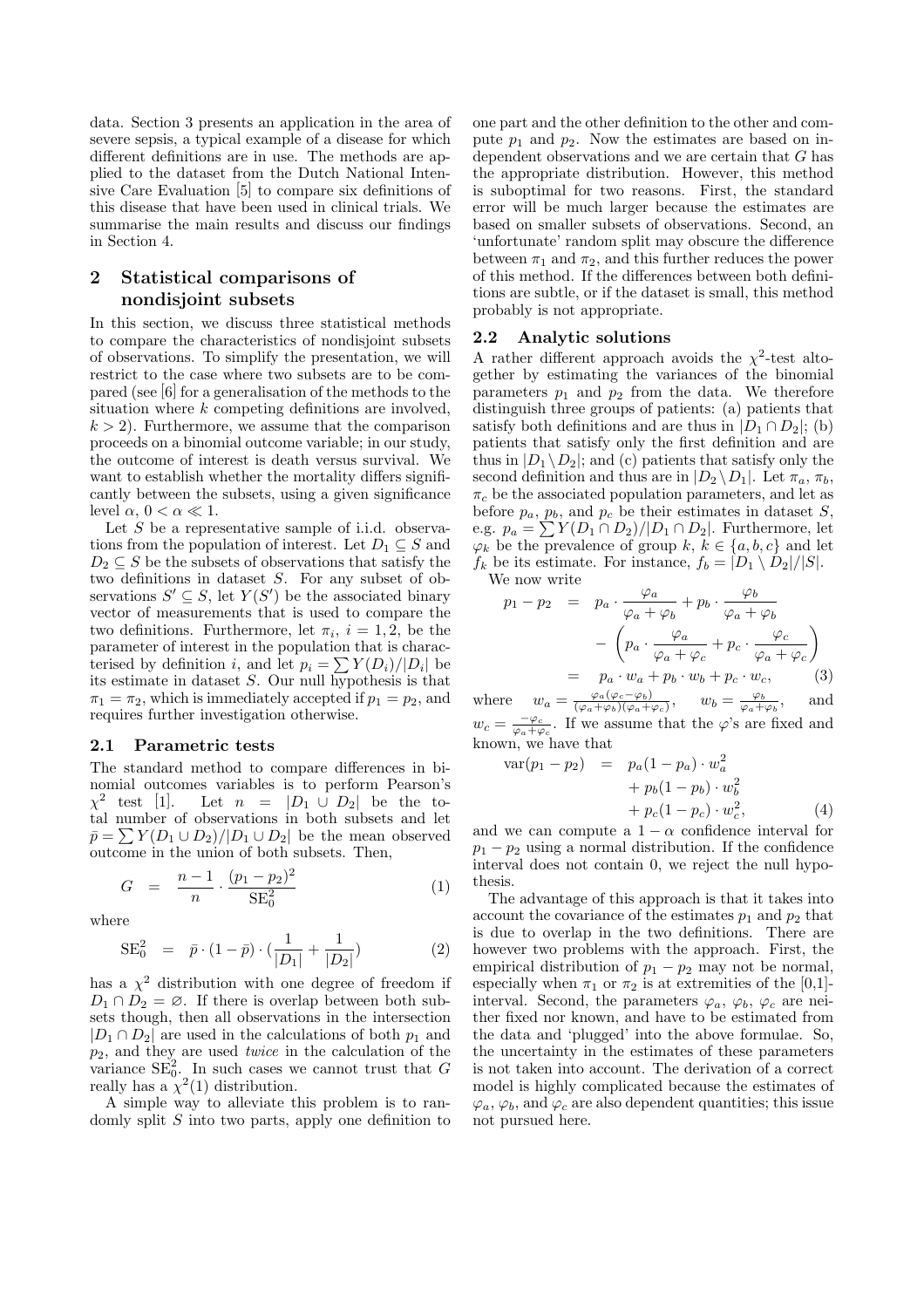#### 2.3 Bootstrap sampling

*Bootstrap sampling*  $[2, 3]$  is a computationally intensive technique to estimate the uncertainty in statistical estimates. In our case, we generate a sequence of artificial datasets  $S_1^*, S_2^*, \ldots$  (called bootstrap sam $ples)$  by drawing with replacement from dataset S; each of the artificial datasets has the same size as the original dataset S. From each bootstrap sample we estimate the relevant parameters; let  $p_{i,1}^*, p_{i,2}^*, p_{i,3}^*, \ldots$ be the sequence of estimated parameters associated with definition  $i$   $(i = 1, 2)$ . Each  $p_{i,j}^*$  can be regarded as the realisation of a random variable  $P_i^*$ . It can be shown that  $E(P_i^*) = p_i$ , and that  $P_i^* - p_i$  has the same distributional properties as  $P_i - \pi_i$  [2]. The estimated variance of  $P_i^*$  can therefore be used as a measure of uncertainty in our estimate of parameter  $\pi_i$ from dataset S. We use bootstrap sampling to investigate the properties of the statistic  $(P_1 - P_2)^*$ . To this end, we compute the difference  $p_{1,j}^* - p_{2,j}^*$  from each bootstrap sample  $S_j^*$ , and then count whether a  $1 - \alpha$  fraction of the computed differences has the same sign.

The bootstrap sampling approach is attractive because it can estimate the variance of  $p_1-p_2$  even though the dependence of these estimates was not explicitly modelled. Also note that this approach avoids making assumptions on the distribution of the bootstrap variables  $P_1^*$  and  $P_2^*$ . However, the theoretical properties of bootstrap distributions might not be obtained in practice if the sample size is small. So, for small sizes of dataset S, the results of bootstrap sampling tests should be regarded with caution.

#### 2.4 Experimental validation

The characteristics of the methods have been studied by means of application onto a series of artificial datasets. We applied the following method to generate the datasets:  $\varphi_a$ ,  $\varphi_b$  and  $\varphi_c$  were randomly drawn from a uniform distribution on the [0,1]-interval with the restriction that  $\varphi_a + \varphi_b + \varphi_c = 1$ . The parameters  $\pi_a$ ,  $\pi_b$ , and  $\pi_c$  were also drawn from a uniform distribution on the [0,1]-interval, with the restriction that in 50% of the cases  $\pi_a = \pi_b = \pi_c$  (to simulate the situation where there is no difference in expected outcome); in the other cases the  $\pi$ 's were generally close to each other (average difference between  $\pi_1$  and  $\pi_2$  was 0.04, see [6] for details). Based on these parameters a sample of 1000 observations was generated. To determine whether the associated sample estimates  $p_1$  and  $p_2$  were significantly different, we applied the approaches described above. This procedure was implemented in S-plus and repeated for 2000 times.

The results of this experiment are presented in Table 1 by the sensitivity and specificity of the methods. The table shows that all methods except the analytical method are highly specific, and will therefore rarely report an unwarranted significant difference. The sensitivity values suggest that the bootstrap method is more accurate than the methods based on  $\chi^2$  testing;

| $\operatorname{Method}$ | Sensitivity | Specificity |  |
|-------------------------|-------------|-------------|--|
| Pearson's $\chi^2$      |             |             |  |
| normal                  | 0.35        | 0.96        |  |
| after split             | 0.25        | 0.94        |  |
| Analytic                | 0.07        | 0.52        |  |
| Bootstrap               | 0.46        | 0.92        |  |

Table 1: Comparison of the methods based on the application on artificial data ( $n = 2000, \alpha = 0.05$ )

especially the results with performing this test after splitting the dataset are disappointing. The results of the analytic solution are unsatisfactory: both its sensitivity and its specificity are low. It seems that the theoretical deficiencies of this method come with a high penalty in practice.

# 3 Application to severe sepsis in the **ICU**

The methods described above have been applied in the area of severe sepsis, which is a typical example of a disease with different definitions. We have selected six prominent sepsis trials from the last decade and derived their in- and exclusion criteria from publications and study protocols (see [7] for the trials included). These criteria have been applied to the dataset of the NICE (National Intensive Care Evaluation) foundation [5], which currently contains 71,929 records describing the first 24 hours and outcome of ICU stay of part of the Dutch ICU population. In this manner we created 6 subsets of patients that would have been eligible for these trials, one subset for each trial.

Our study focuses on the differences between these subsets with regard to ICU mortality as a proxy for severity of illness. Parsons  $\chi^2$  test for multiple proportions yielded a p-value  $\ll 0.001 \ (\chi^2 \simeq 64.87 \ \text{with}$ 5 degrees of freedom), suggesting that the subsets do not have an equal ICU mortality. We have used the methods described in Section 2 to study the differences in detail by comparing the individual subsets with all other individual subsets. To compensate for the fact that multiple comparisons are being made, the level of significance,  $\alpha = 0.05$ , has been adjusted in a conservative manner (see [6]), resulting in  $\alpha' \simeq 0.0034$ . Table 2 shows the results of these comparisons.

In six out of the fifteen comparisons, the methods yielded the same result (marked in bold). From this unanimity we conclude that the PROWESS and CORTICUS definitions and the Kybersept and Annane definitions do not lead to significantly different ICU mortality. The ICU mortality obtained by using the Norasept definition differs significantly from all others, except the Annane trial. In five comparisons (marked by an asterisk), the verdict of the ' $\chi^2$  after split' method ('not significant') deviated from the others. Taking into account the low sensitivity of this method we found with the artificial data, we believe